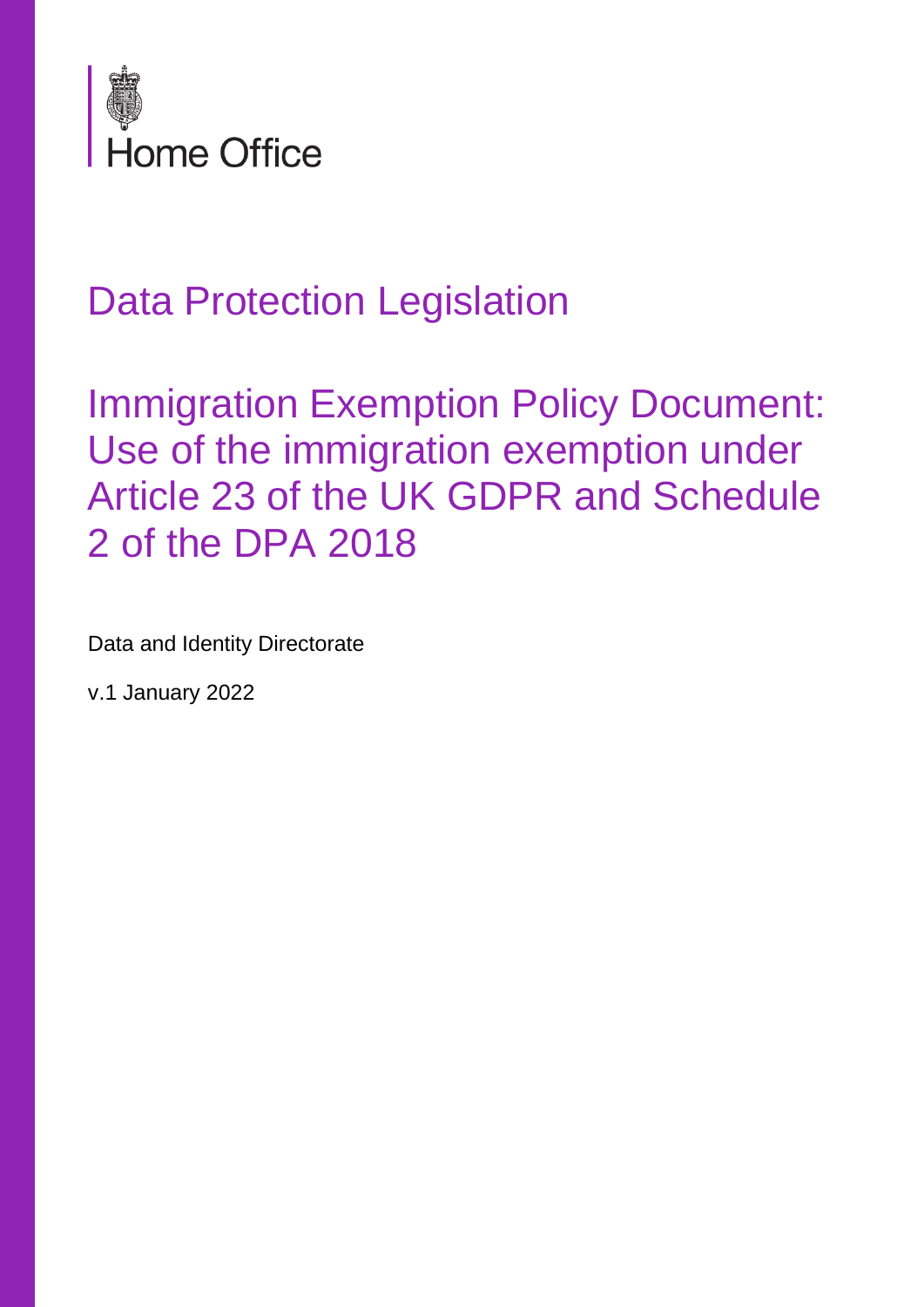# **1. Introduction**

This document is the Immigration Exemption Policy Document (IEPD) for the Home Office and is aimed at all staff processing data for immigration purposes. It sets out directional guidance on the operational implementation of the immigration control provisions in Schedule 2, para 4 of the Data Protection Act 2018 (DPA) - commonly referred to as the 'immigration exemption'. Any person who intends to use the immigration exemption must have regard to this policy document.

This IEPD explains how the limited restrictions to the UK General Data Protection Regulations 2018 (UK GDPR) permitted under the immigration exemption must be operationally applied; and for how long data rights might be exempted.

The immigration exemption in the DPA 2018 is designed to ensure that the Home Office can maintain the integrity of UK immigration controls, as well as protect the public and the border. It is potentially available where full compliance with the usual data protection rights in respect of an individual data subject would be likely to prejudice "immigration purposes", which are:

- the maintenance of effective immigration control, or
- the investigation or detection of activities that would undermine the maintenance of effective immigration control.

The provisions work within the framework of data protection principles set out in the UK GDPR (further detail is provided on these principles in Section 10). It is **not** a blanket exemption, and its use **must** be considered on a case by case basis. The sensitivity of information can change over time. An initial decision to refuse to release information should therefore be reviewed if a later request is made.

The IEPD sets out the safeguards the Home Office has in place to protect personal data if the immigration exemption is applied. It has been produced in accordance with Home Office obligations under UK data protection legislation so as to ensure that the immigration exemption is only used where necessary while affording adequate safeguards to the data subject.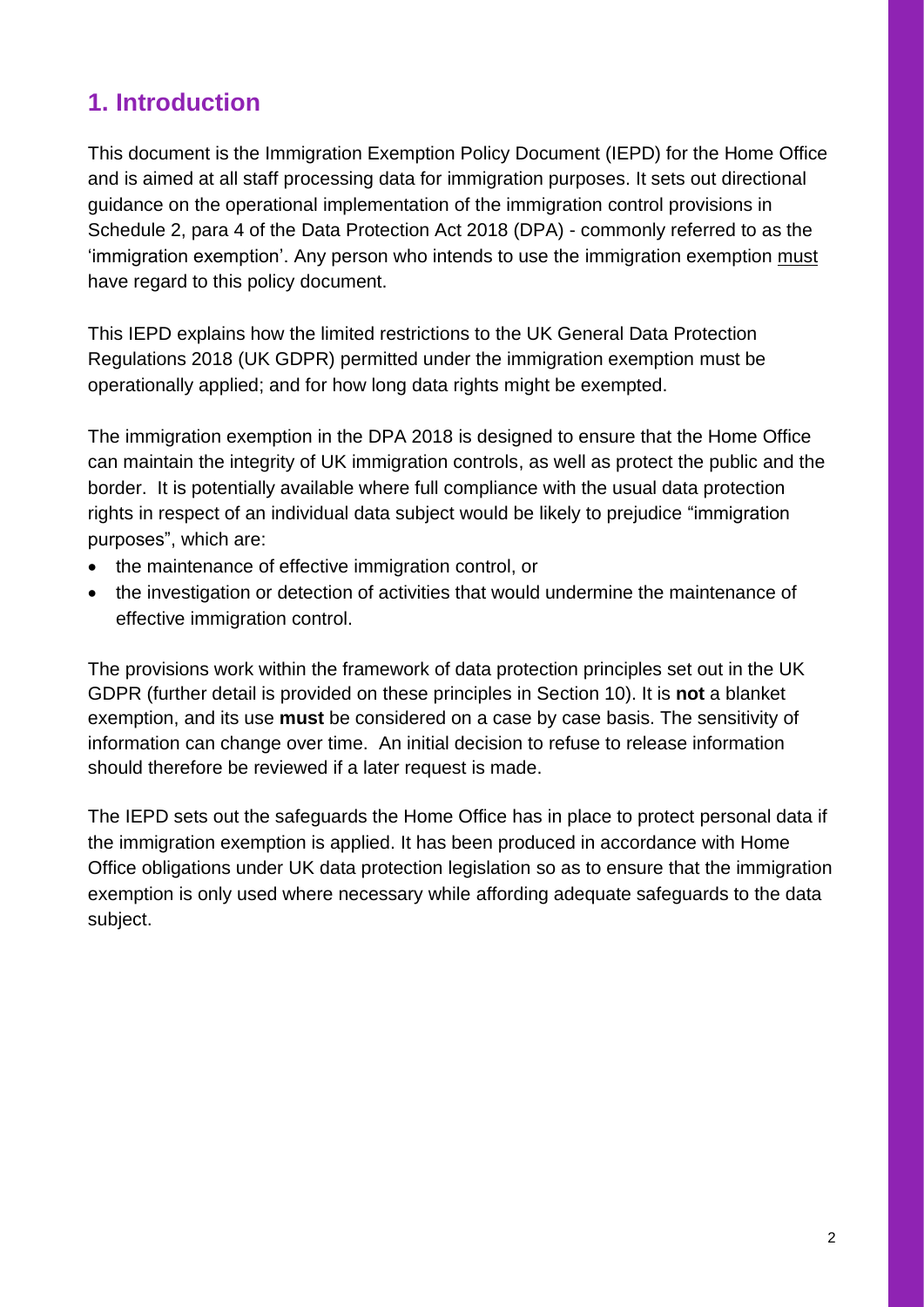The key topics covered by this guidance are:

- The policies and processes for determining the extent to which the application of certain UK GDPR provisions would be likely to prejudice the immigration purposes;
- Where it is determined that any of those provisions do not apply in relation to personal data processed for any of those purposes, preventing
	- o the abuse of that personal data (see section 8 below), and
	- o any access to, or transfer of, it otherwise than in accordance with the UK GDPR.
- Scope of the immigration exemption;
- When the immigration exemption may be used;
- What the prejudice test is, including the rights and obligations that are affected;
- How a restriction may be applied;
- The rationale for applying the exemption;
- The need for it to be applied on an individual case by case basis;
- The time constraint on any such use; and
- Retention schedules<sup>1</sup>.

<sup>1</sup> [https://www.gov.uk/government/publications/home-office-retention-and-disposal-standards/what-to-keep-home-office-guide-to](https://www.gov.uk/government/publications/home-office-retention-and-disposal-standards/what-to-keep-home-office-guide-to-managing-information)[managing-information](https://www.gov.uk/government/publications/home-office-retention-and-disposal-standards/what-to-keep-home-office-guide-to-managing-information)

https://horizon.homeoffice.gov.uk/file/466961/download/how-to-determine-retention-and-disposal-schedules.docx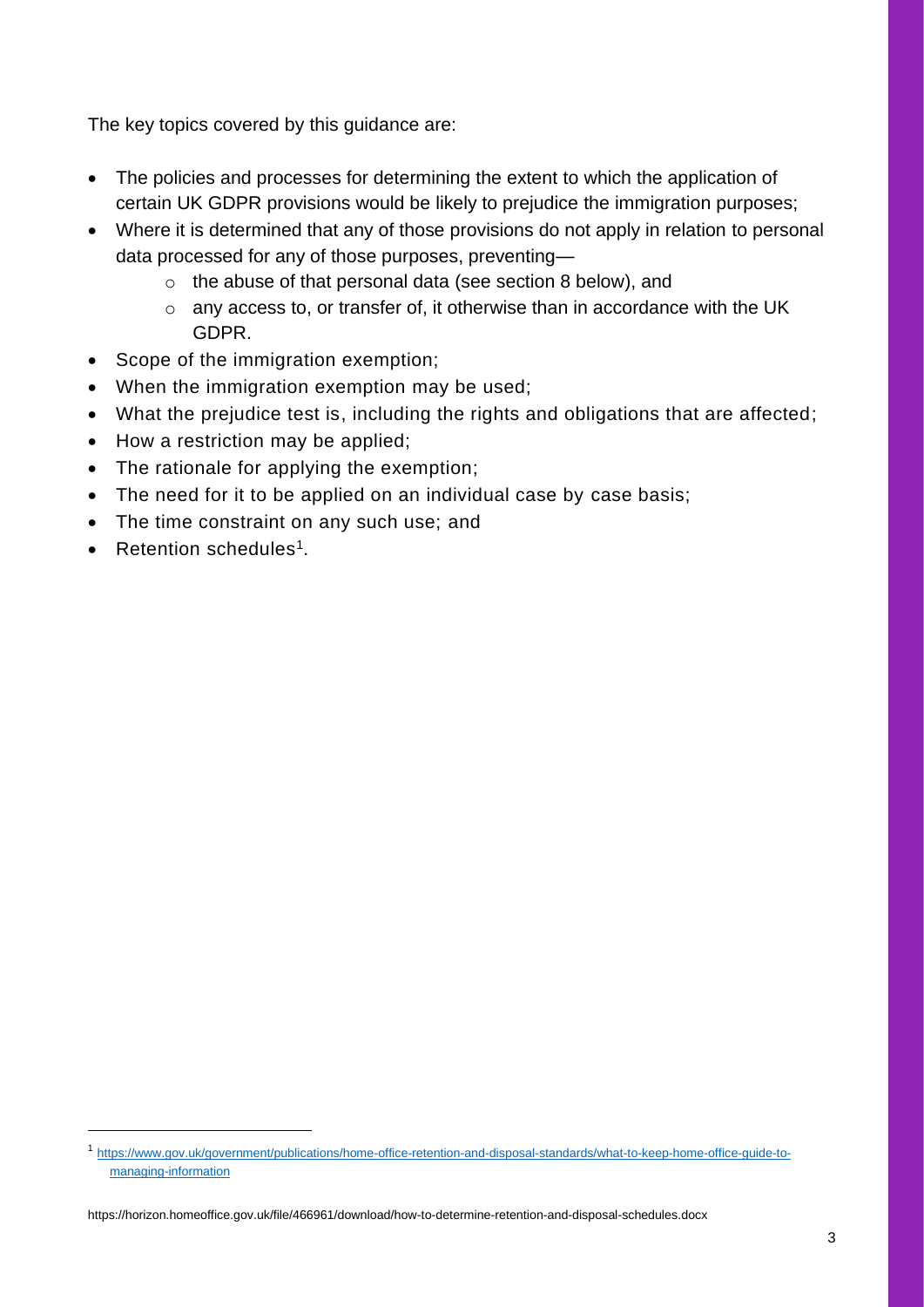# **2. Scope**

Any person considering applying the immigration exemption must have regard to this IEPD. The IEPD applies to all staff that perform immigration functions for the Home Office who have a role in the collection, processing, sharing and retention of any personal data collected for the purpose of maintaining effective immigration control. This includes all categories of personal information that relate to an identifiable individual, regardless of format, obtained by the Home Office from any source.

# **3. Legal obligations**

Under paragraphs 4(1A) and (1B) of Schedule 2, the Secretary of State is required to have in place an IEPD, which:

- explains the Secretary of State's policies and processes for determining the extent to which the application of certain rights under the UK GDPR would be likely to prejudice any of the immigration purposes; and
- where it is determined that any of those provisions do not apply in relation to personal data processed for any of the immigration purposes, prevents
	- o the abuse of that personal data, and
	- o any access to, or transfer of, it otherwise than in accordance with the UK GDPR.

Para 4A(1) of Schedule 2 to the DPA states that:

- the Secretary of State must determine the extent to which the application of the relevant UK GDPR provisions would be likely to prejudice any of the immigration purposes on a case by case basis; and
- the Secretary of State must have regard, when making such a determination, to this IEPD.

Para 4A(2) of Schedule 2 states that the Secretary of State must also review this IEPD and keep it updated, and publish it, and any update to it, in such manner as the Secretary of State considers appropriate.

Para 4B of Schedule 2 states that where the Secretary of State determines in any particular case that the application of any of the relevant UK GDPR provisions would be likely to prejudice any of the immigration purposes, the Secretary of State must keep a record of that decision and inform the data subject. However, the Secretary of State is not required to inform the individual if doing so may be prejudicial to the immigration purposes.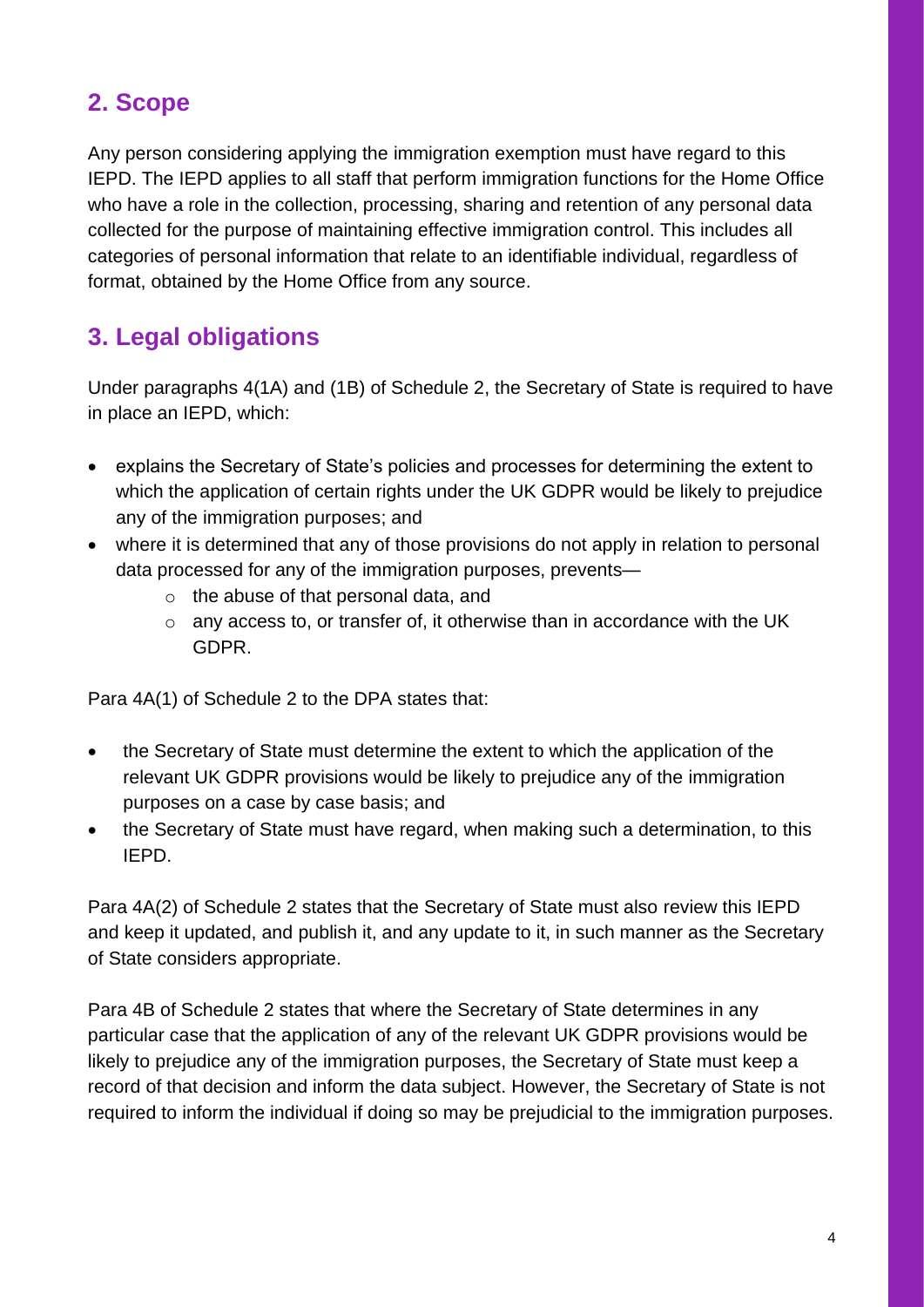### **4. When the immigration exemption should be used**

The immigration exemption is **only** applicable when data is being processed under the UK GDPR regime. It therefore **cannot** be applied where processing is taking place under other parts of the DPA including the Law Enforcement processing regime which is covered in Part 3 of the DPA.

The immigration exemption is used to restrict certain data subject rights, for example when individuals make subject access requests to the Home Office to provide the personal data the Department holds on them. This can include special category and criminal convictions data (as they are described in Articles 9 and 10 of the UK GDPR).

The Home Office has considered whether in the course of its official functions there are additional types of data that might be treated as special category data although not prescribed under Article 9(1) UK GDPR or Part 2 of the Data Protection Act 2018. One such occurrence is that of nationality. The Home Office, as a matter of policy, treats data concerning nationality as sensitive data.

### **Rights and obligations that may be disapplied or restricted under the immigration exemption**

The immigration exemption does **NOT** apply to all the rights and obligations in the UK GDPR. It can only be used in respect of the following rights under UK GDPR:

- Information to be provided when personal data is collected from data subiect (Article 13(1) to (3) of the UK GDPR);
- Information to be provided when personal data is collected other than from the data subject (Article 14(1) to (4) of the UK GDPR);
- Confirmation of how the data is being processed, access to the data and safeguards for third country transfers (Article 15(1) to (3) of the UK GDPR);
- The right to erasure of data (Article 17(1) and (2) of the UK GDPR);
- The right to restrict processing of data (Article 18(1) of the UK GDPR):
- The right to object to data processing (Article 21(1) of the UK GDPR);
- The general principles of processing data under Article 5(1)(a) to (f) of the UK GDPR.

These will be referred to as the "restricted rights" in this IEPD.

#### **What the prejudice test is, including the rights and obligations that are affected**

• Under Schedule 2, paragraph 4(1) of the DPA, the Restricted Rights may only be disapplied or restricted in situations where giving effect to those rights would be likely to **prejudice** either or both of the immigration purposes.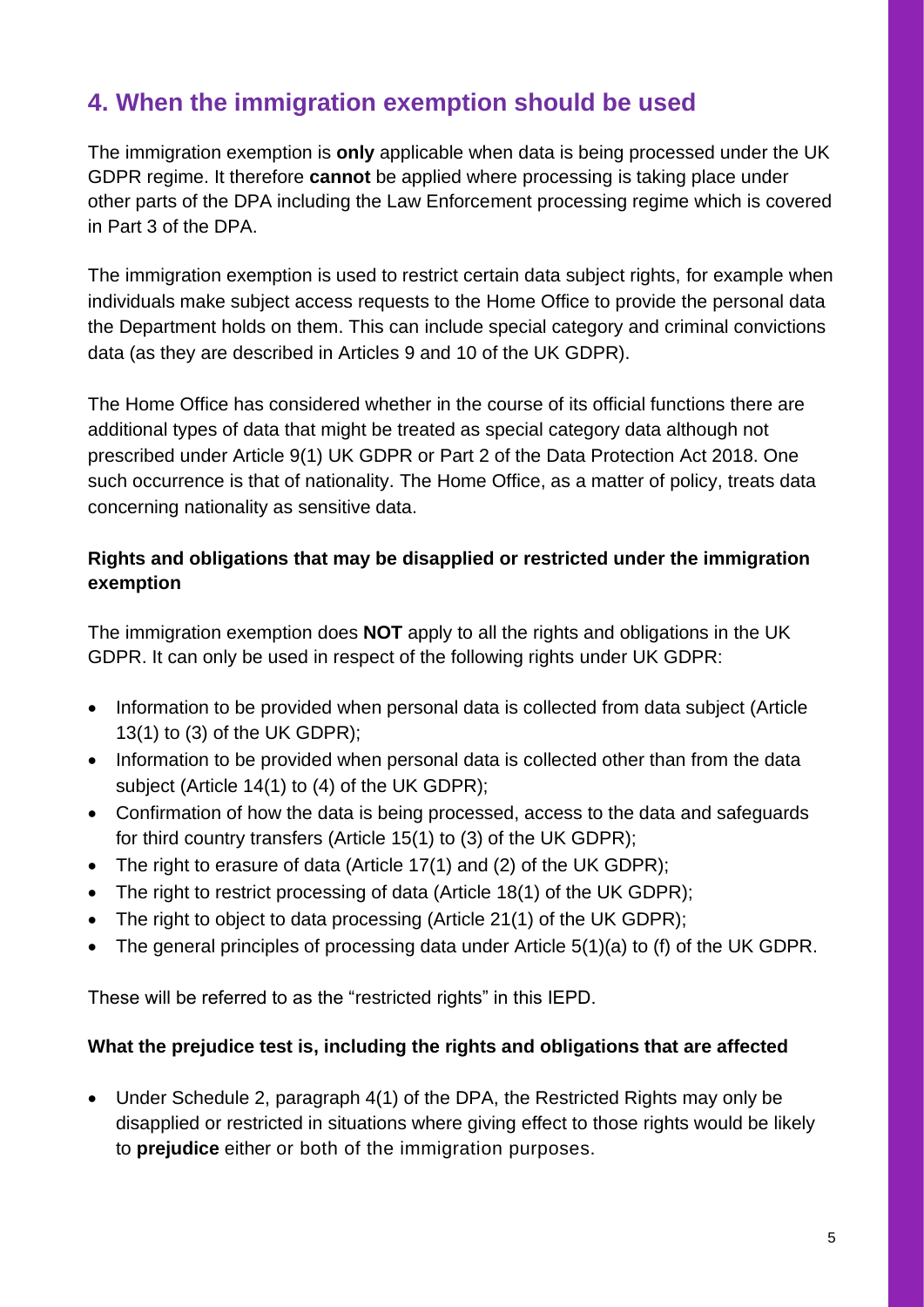Therefore in order to disapply a restricted right, you must be able to demonstrate a reason why giving effect to that right in the normal way would cause the prejudice set out above, with particular reference to the right that you wish to restrict. In other words you cannot disapply **all** rights just because **one** right might fit the test. **It must be necessary and proportionate**.

### **5. How a restriction may be applied**

Upon receiving information requests from a data subject or their appointed representative, decision makers should follow the following sequence of considerations:

- Are you satisfied as to the identity of the applicant for the data? Personal data should only be disclosed where you are satisfied that the applicant is the data subject, or has authorised the release of their personal data to a third party;
- Are there any grounds to believe that the release of the information requested would be likely to prejudice the maintenance of effective immigration control or the investigation or detection of activities that would undermine the maintenance of effective immigration control? If not, then the presumption is that the data requested must be released, unless other exemptions are applicable.
- If you have any outstanding concerns about fulfilling the request, and there are no other applicable caveats in the UK GDPR, only then should you consider if it is appropriate to apply the immigration exemption. The risk of prejudice to immigration control should be based on evidence. Examples might be:
	- If we receive a Subject Access Request (SAR) from an individual who is suspected to have committed an immigration offence, or their representative, and disclosure of certain personal data would be likely to prejudice the Home Office's ability to take any planned enforcement action, then the immigration exemption would permit for disclosure of this data to be restricted;
	- If the data requested would reveal details of the Home Office security checks and systems used for the investigation of immigration offences, and it is believed that this would be likely to prejudice the effective operation of immigration controls, then the immigration exemption would permit for disclosure of this data to be restricted; or
	- If the data requested reveals certain system sensitivities which could be exploited by potential immigration offenders, undermining the effective operation of immigration controls, then the immigration exemption would permit for disclosure of this data to be restricted.

This sequence works on the assumption that each data request is a valid and eligible application, until it can be demonstrated otherwise and until all other considerations (as above) aside from the immigration provision have been tested.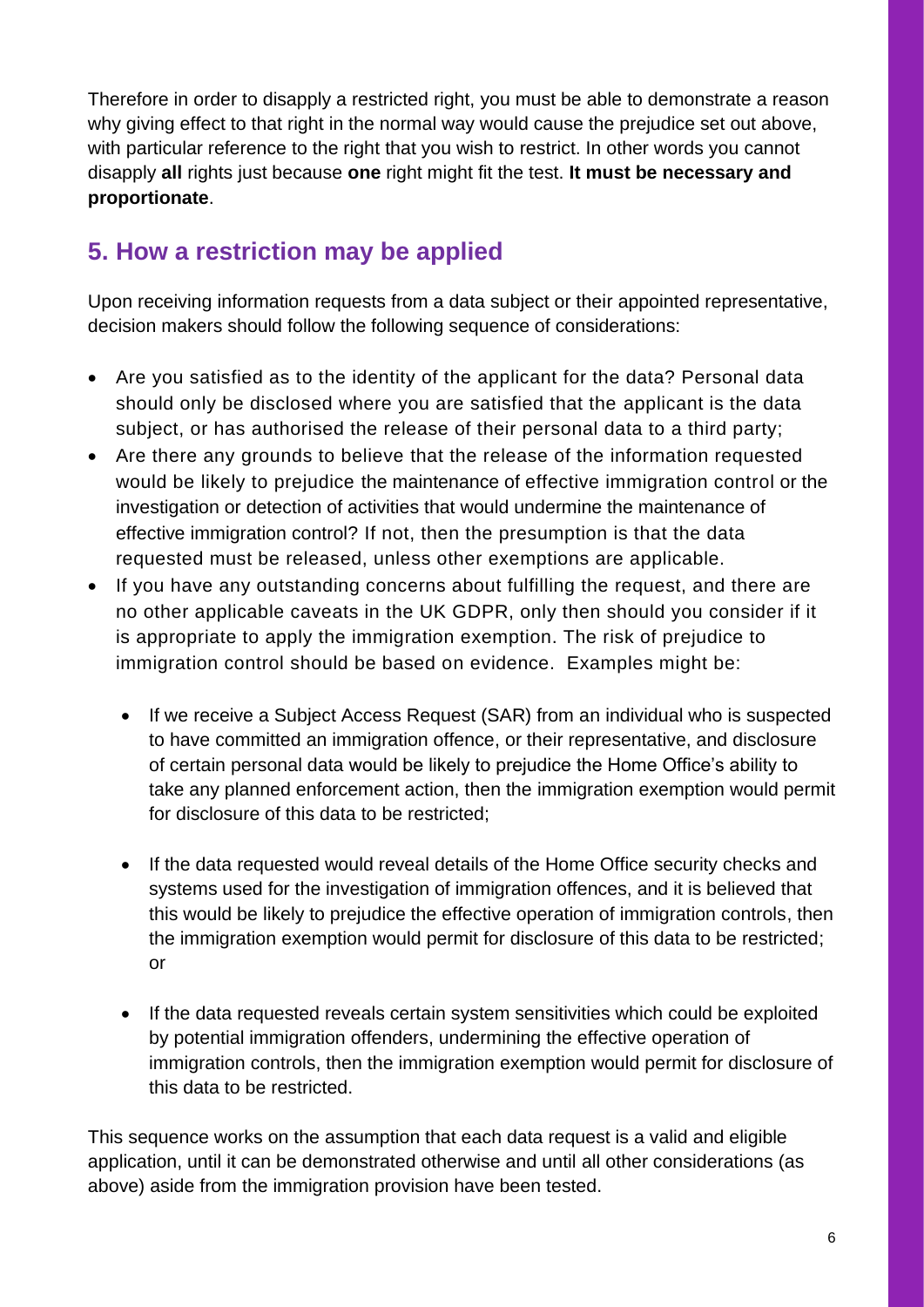Not all rights will be actioned by a SAR. The immigration exemption applies to a range of rights and obligations which may not involve providing data to the data subject on request – for example it may apply where we receive new information from another department which relates to the data subject and where we may otherwise have to notify the data subject under Article 14 UK GDPR.

For example, there may be situations where, as part of an investigation into a data subject, the Home Office receives data from a third party. Where there is a risk of prejudice to immigration controls, then the need to inform that data subject of third-party data sharing or similar actions may be exempted.

## **6. The extent of application of the immigration exemption**

In instances where the application of the immigration provision appears to be justified, consideration must be given to whether there are any elements that, notwithstanding the applicability of the immigration exemption, might require a compliance with full data rights for the data subject or their representative. For example, in a SAR it may be that disclosing some of the personal data covered by the request would not have any prejudicial effect – in that case the non-prejudicial data should be disclosed. The fact that the immigration exemption applies to some of the data does not mean that all data within the scope of the request can be withheld.

Oversight comes from the Home Office Data Protection Officer (DPO) and externally from the Information Commissioners Office (ICO); all other rights of the data subject will be unaffected by any action taken under the immigration exemption and normal rules on disclosure will apply – for example in any appeal case – data held on the data subject must be released to the data subject to allow for a full and fair hearing.

With reference to the right to correct data redacted/restricted under the immigration exemption, no personal data is withheld or restricted that would prevent someone from establishing a legal defence or case and the normal rules of disclosure will apply.

Where there are other circumstances that may affect your decision, **you must** seek further advice. In the first instance please consult your business area Data Protection Practitioner (DPP) who will advise on escalation routes if necessary.

Business areas have appointed Data Protection Practitioners (DPPs) who will be there to help and advise but also provide oversight on operational matters. This should include self-auditing of your data, how it is collected, stored, processed, retained and destroyed.

### **7. The need for it to be applied on an individual case by case basis**

The immigration exemption can only be applied on a case-by-case basis and only for as long as is strictly necessary. Each case must be carefully considered to identify the extent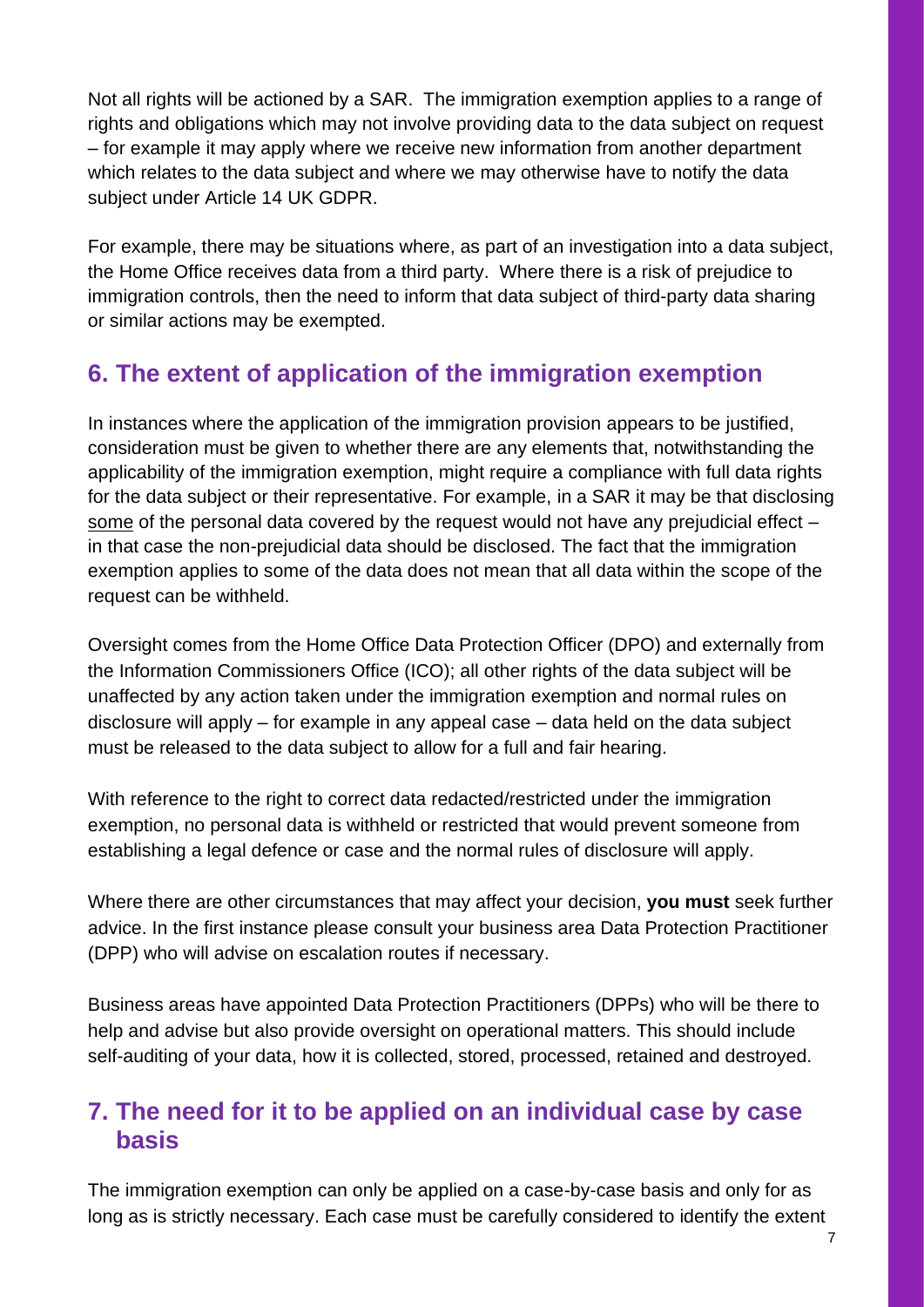to which adhering to the provisions of the UK GDPR listed above would be likely to prejudice:

- the maintenance of effective immigration control, or
- the investigation or detection of activities that would undermine the maintenance of effective immigration control.

Accordingly, if subsequent requests are made following the use of the immigration exemption, the likelihood of prejudice to immigration control must be re-examined to determine if it remains appropriate to apply the immigration exemption.

Before applying the immigration exemption, consideration must be given to whether the rights of the individual override the prejudice to immigration control. You must therefore apply the immigration exemption in a way that is proportionate to the circumstances of the individual case. You must also document each instance when the immigration exemption is used.

It is for the data controller to be able to evidence, if necessary, why a right has been exempted.

### **8. The time constraint on any such use and safeguards in place to prevent unlawful access or transfer**

A right can only be disapplied or restricted when the prejudice test is satisfied. If the situation changes over time (for example, because of new evidence) and giving effect to that right would no longer be likely to prejudice the maintenance of effective immigration control, then from that point onwards the relevant right must be given effect as usual.

Where there is a continuing operational need for restriction, to prevent the likely prejudice to immigration controls, then the restriction can remain in place.

When looking to rely on the immigration exemption you must ensure that all security protocols are in place to prevent unlawful access. This should include role-based access controls soonly those that have a genuine need to access the data are allowed to do so. This should include password protected access to data sets, ensuring that all logging requirements are complied with and where permissions are needed that they are evidenced as having been obtained.

No redacted information should be transferred if the immigration exemption has been applied. If questions on this arise, please consult your DPP.

The Home Office has a corporate retention schedule in place which is published online on its [retention and disposal standards page.](https://www.gov.uk/government/publications/home-office-retention-and-disposal-standards/what-to-keep-home-office-guide-to-managing-information) The use of the immigration exemption does not affect any such storage periods.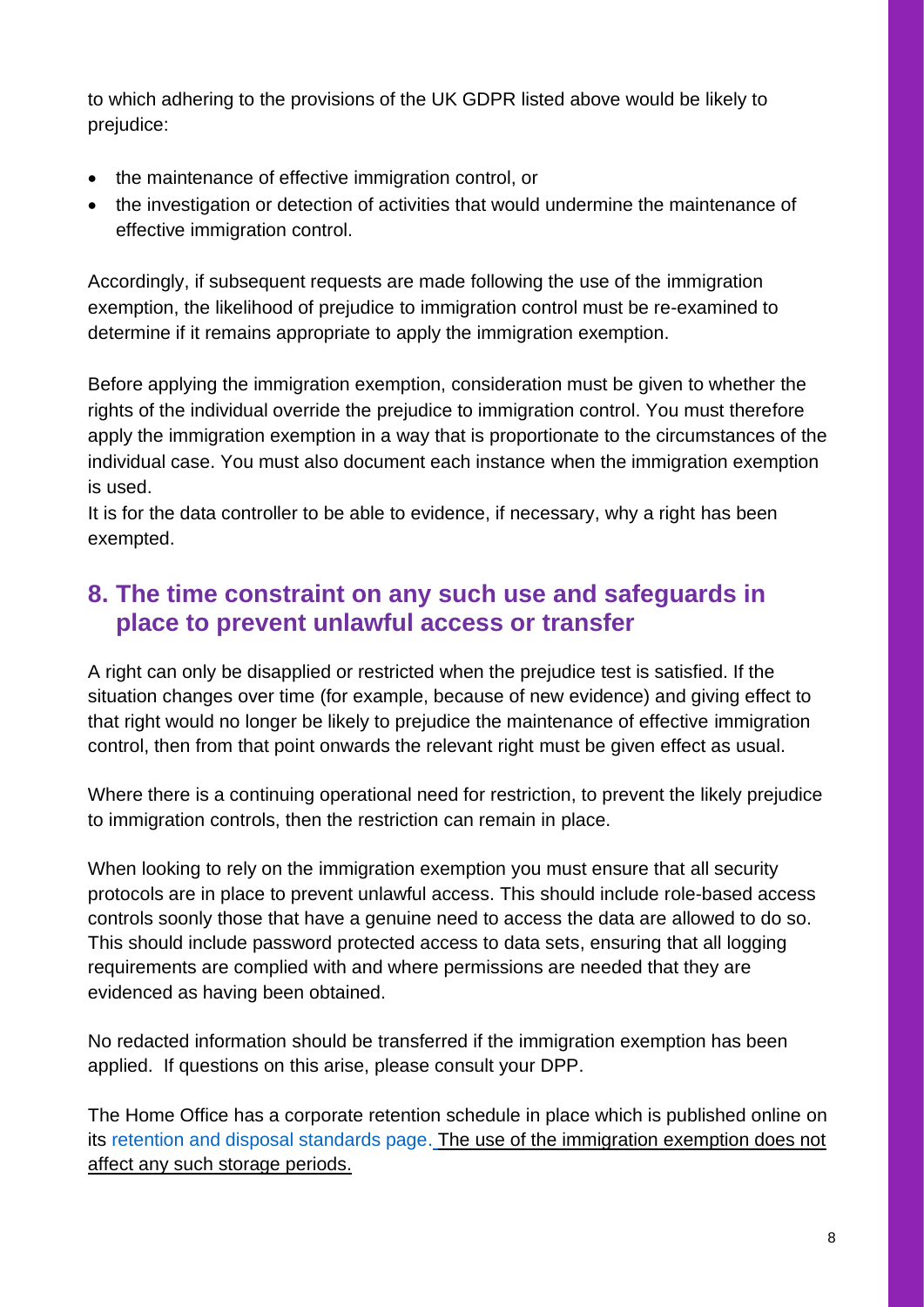It is important to note that the Immigration Exemption cannot be used to withhold any personal data where an individual is establishing a legal case or where the courts are acting in their judicial capacity. When applying the immigration exemption, care must be given to ensure compliance with human rights obligations.

### **9. Checklist for users to be assessed when determining the extent to which the application of the Restricted Rights would be likely to prejudice the immigration purposes**

When considering using the immigration exemption you should consider all of the below issues to ensure you have allowed for the least restriction possible and have fully considered the case on its individual merits:

- The use of the immigration exemption must be necessary and proportionate in each case and takes into account the individual circumstances of the data subject;
- It should only be used where there is a likelihood of prejudice to the immigration purposes;
- Use of the immigration exemption should not be done to restrict all rights, but must be limited to only those rights for which likely prejudice has been identified and evidenced.
- This means there should be a rebuttable assumption to inform the data subject of the use of the immigration exemption and only not do so where it would be prejudicial to the immigration purposes;
- Always have regard to the Public Sector Equality Duty and the potential need for reasonable adjustments for a person with a disability;
- In accordance with section 55 of the Borders, Citizenship and Immigration Act 2009, the best interests of a child, whether that child is the applicant or a dependant of the data subject, must be taken into account as a primary, although not the only, consideration in considering the application of the immigration exemption. You will need to identify and evidence what the risk is of prejudice to the immigration purposes and recognise that any restriction can only be applied where such prejudice still persists;
- The risk of prejudice must be a real one that is likely to cause the prejudice identified. It is not enough to think it might lead to such prejudice;
- Have full regard to the data protection principles as listed in Article 5 UK GDPR and ensure compliance where we need to;
- Where you consider that the immigration exemption does apply, keep a record of that decision and the reasons for it. The data subject should be informed of that decision, unless informing them may be prejudicial to any of the immigration purposes;
- Review any decision when the data subject subsequently seeks to exercise their data rights again, taking into account all available and relevant information;
- If you remain unsure on any aspect regarding the immigration exemption's use, then you must seek advice from your DPP in the first instance or policy leads.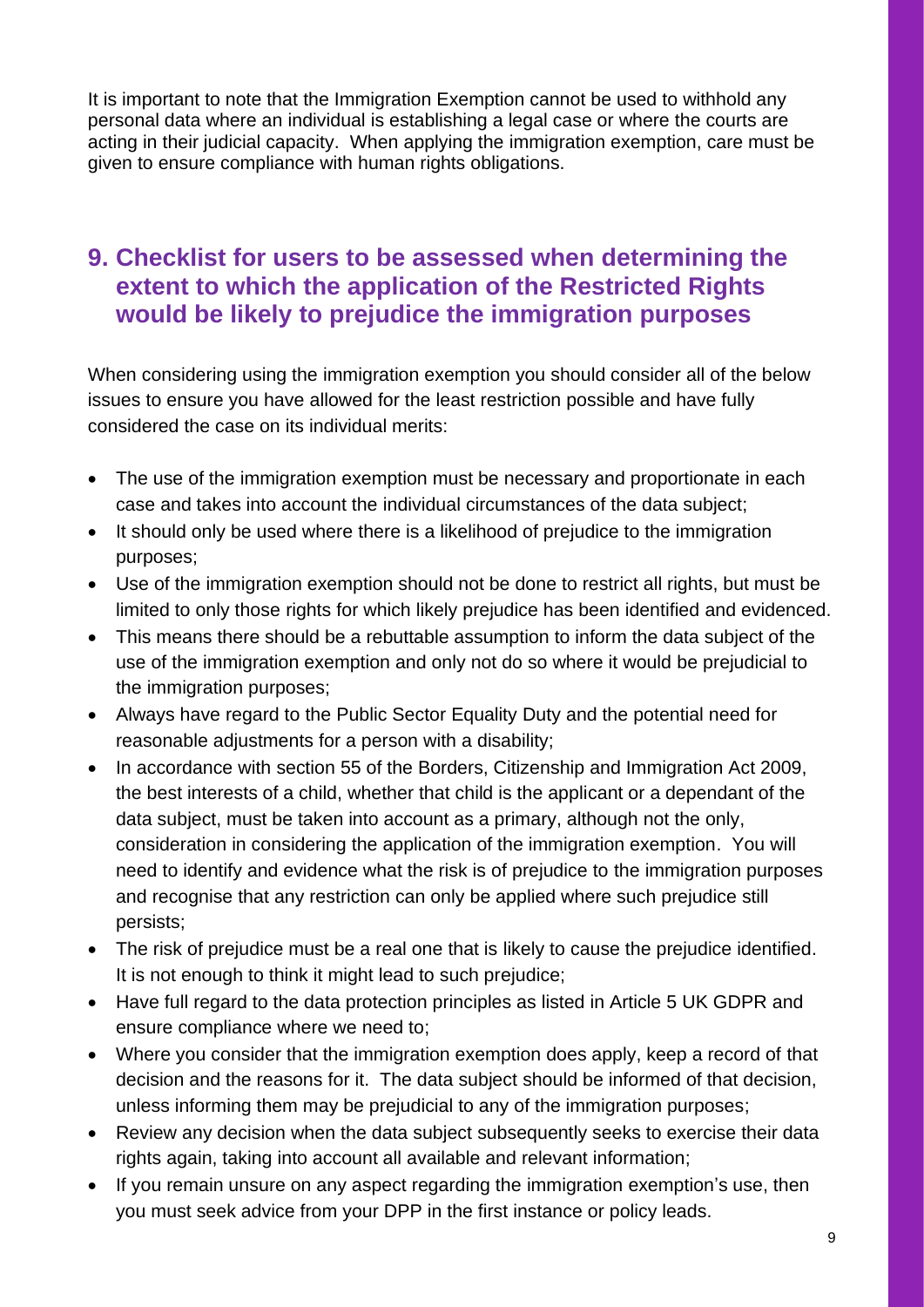### **10. Compliance with data protection principles**

It is important to understand the data protection principles – they are at the centre of how we operate with respect to personal data. The default position is that a data subject has all the rights guaranteed in the DPA. That position can only be altered where the test laid down in the Act is satisfied and only for as long as that same test continues to have validity.

The immigration exemption in the DPA can be used to restrict the restricted rights. However, even when rights are being restricted under the immigration exemption, we still need to be aware of and comply with the Data Protection Principles, except in those limited circumstances where the principles can be disapplied / restricted.

The Data Protection Principles are set out in full in Article 5 of the UK GDPR, but broadly set out that personal data:

- Shall be processed lawfully, fairly and in a transparent manner;
- Should be collected for specific and lawful purposes and not further processed in a manner incompatible with those purposes;
- Should be adequate, relevant and limited to what is necessary (data minimisation);
- Shall be accurate, kept up to date, and rectified or erased, if appropriate;
- Kept for no longer than is necessary, and
- Protected to ensure integrity and confidentiality.

The Principles can be restricted/disapplied where they correspond with one of the other rights that is being restricted as a result of the application of the immigration exemption in a particular case. For example, where we are restricting the right to access data under Article 15, the principle of fair and transparent processing would also be relevant – so the immigration exemption allows us to disapply the principle of fair and transparent processing as well as Article 15 (as otherwise we could be in breach of this principle) but only in so far as that principle relates to Article 15.

### **a) Accountability principle**

The Home Office has put in place appropriate technical and organisational measures to meet the requirements of accountability [as required by Article 5(2)]. These include:

- the appointment of a Data Protection Officer (DPO) who has a key assurance, compliance and advisory role on data protection matters within the Home Office, whose responsibilities include (among other things):
	- o providing leadership in raising the profile of data protection compliance across the Home Office;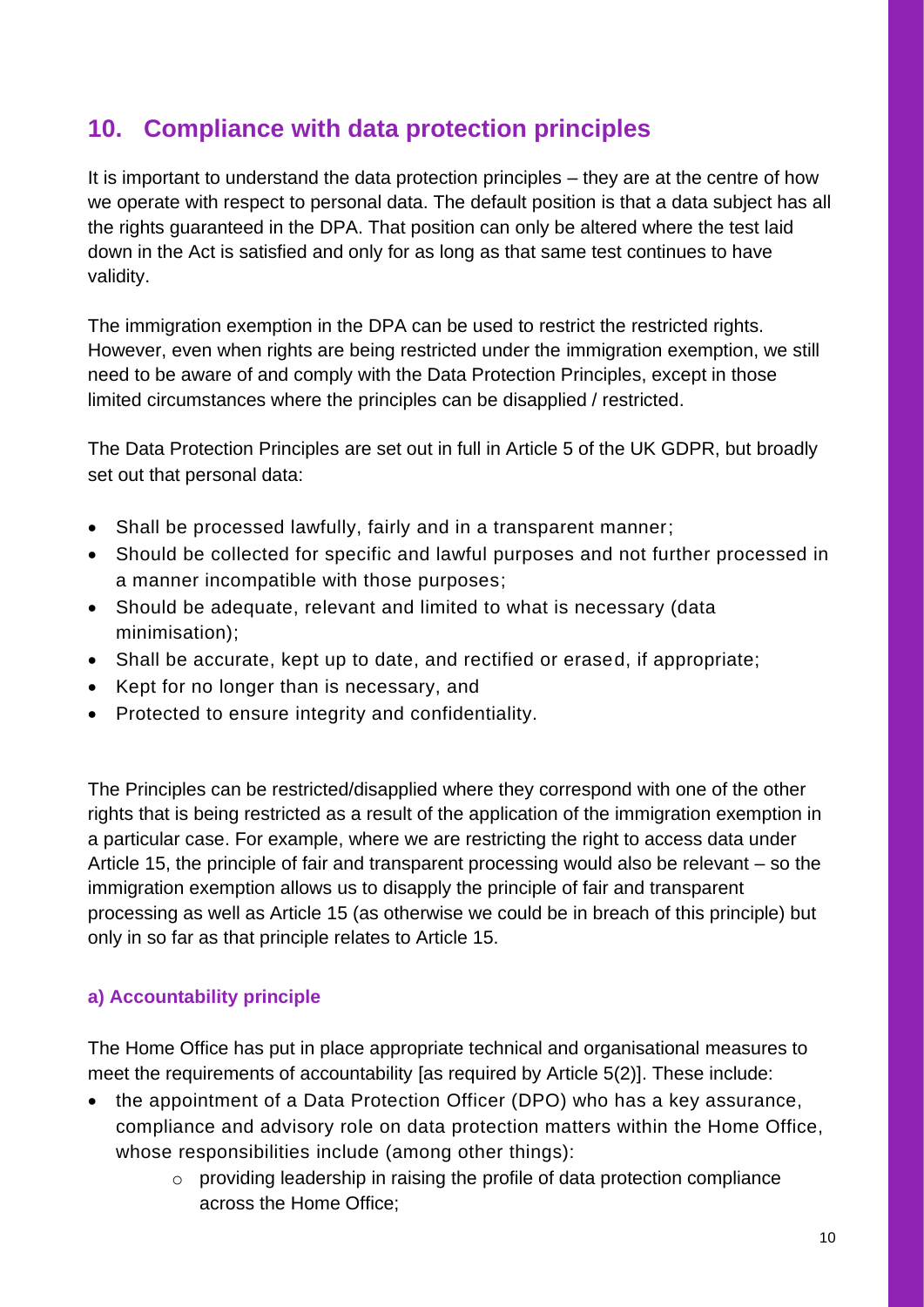- $\circ$  monitoring compliance with data protection legislation, including the assignment of responsibilities, and overseeing departmental training of staff involved in processing operations;
- o the design and implementation of a planned programme of risk-based assurance reviews/audits to test departmental compliance with privacy and UK data protection legislation, and recommend ways of reducing any identified risks;
- o investigating complaints from data subjects and other stakeholders about the department's processing of personal data;
- o acting as the department's main point of contact with the Information Commissioner's Office (ICO) on issues related to the department's processing of personal data.
- a direct reporting line from the DPO to our highest management levels, including to the Accounting Officer and the Audit and Risk Assurance Committee (ARAC) on the overall adequacy and effectiveness of the organisation's framework of governance, risk management and control in relation to its data protection obligations;
- the development and regular review of corporate data protection policies and guidance for staff setting how the Home Office meets its data protection obligations – such as when and how a Data Protection Impact Assessment (DPIA) should be completed; and how to ensure new projects, applications or systems meet the legislative, technical and organisational requirements set out within UK data protection legislation;
- the development of more detailed local guidance relevant to the processing taking place within each business area, such as HR, Immigration etc;
- the Home Office Data and Information Board which reports directly to the Home Office's Executive Committee on the management of data related risks – providing top-level oversight of data protection strategy, policy, and governance across the Home Office, including reviewing the highest risk data protection impact assessments (DPIAs) referred to it by the DPO or business owner;
- the Data Protection Board (DPB, acting as a sub-board to the Data and Information Board) being responsible for driving and monitoring compliance across the Home Office, including approving departmental data protection policies and guidance, other data protection measures that affect the whole department, and facilitating a data protection information-sharing forum to communicate the latest updates and good practice;
- the appointment and training of Information Asset Owners (IAOs) (at SCS level where appropriate) to be responsible for the management of assigned information assets, including the identification and mitigation of risks arising from the processing of personal data, and ensuring the appropriate documentation is maintained for each of our processing activities;
- the establishment, management and on-going training of a Data Protection Practitioner (DPP) network across the department, comprising staff who provide advice on data protection matters and take steps to ensure compliance within their local business area;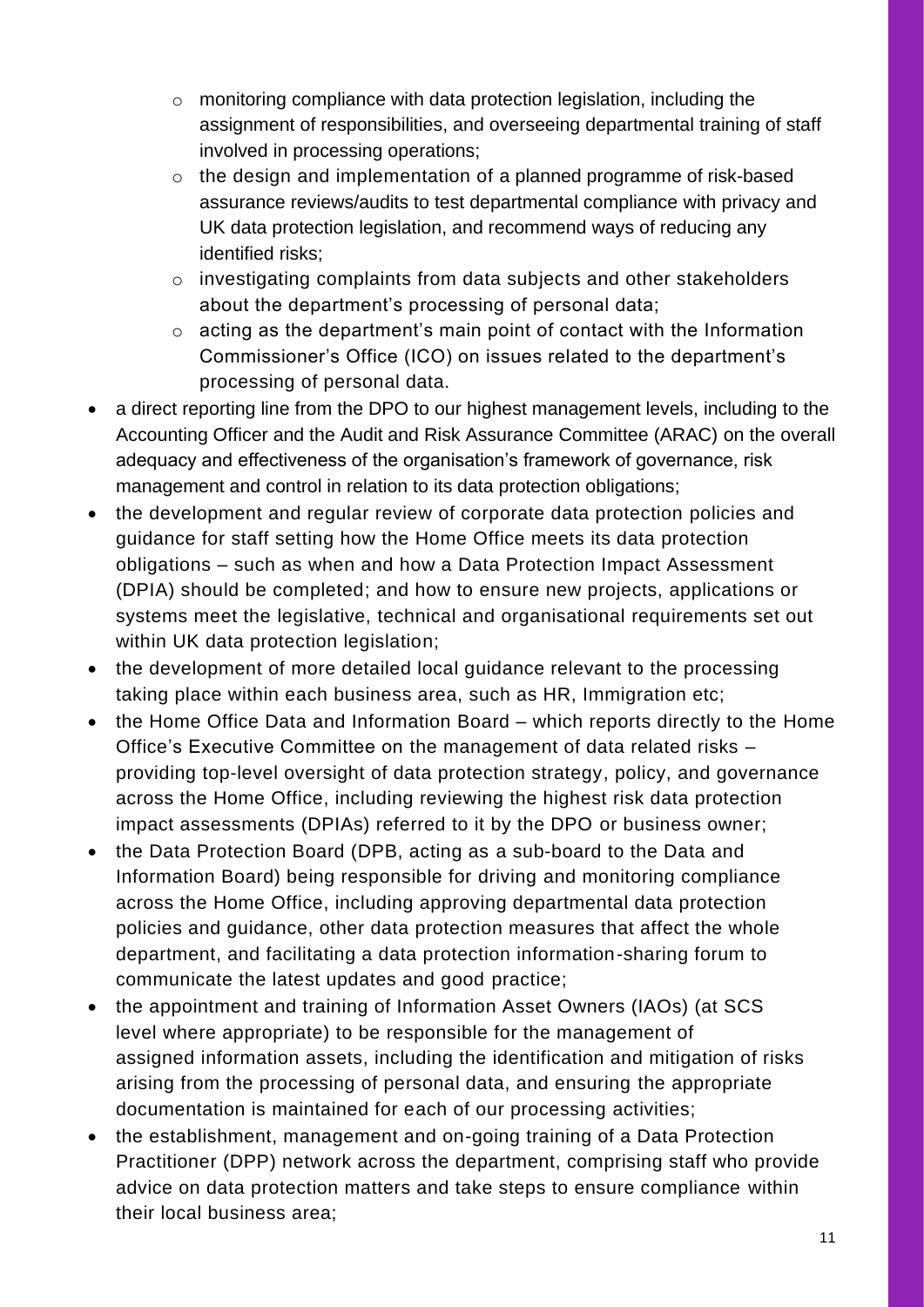- Home Office Security directorate being responsible for advising the business on the organisational measures and technical controls required to protect the security and integrity of personal data processed by the Home Office;
- Home Office Cyber Security (HOCS) directorate being responsible for advising system developers and managers to ensure that risks to Home Office data and the systems on which it is processed, stored and transmitted are identified and mitigated:
- implementing appropriate security measures in relation to the personal data we process by using the above networks, guidance, and processes (such as the DPIA) to ensure staff access to personal data and/or to systems containing such are limited and monitored;
- using the above networks to regularly review our accountability measures, and update or amend them when required, and to ensure we take a 'data protection by design and default' approach to our activities, including the design of Home Office systems.

Further information can also be found in our [Data Protection Policy](https://horizon.homeoffice.gov.uk/file/477442/download/data-protection-policy.doc) which sets out the ways in which the Home Office complies with data protection legislation (including integrating data protection by design and default). The Home Office may also produce subject-specific APDs as a supplement to this document if the processing of special category data requires very specific handling or in order to cater for very specific needs of the data subjects.

#### **b) Principle 1 - 'lawfulness, fairness and transparency'**

#### **Lawfulness**

The lawful basis for the Home Office's processing is in most cases derived from its official functions as a government department; its corporate functions as an employer; by ensuring all processing is fair, necessary and proportionate to the identified purpose (see 'data minimisation' below); and applicable legal basis.

The specific conditions under which data may be processed for reasons of **substantial public interest** are set out in paragraphs 6 to 28 of Schedule 1 of the DPA. As a government department, most of the Home Office's processing of special category data for a substantial public interest is in support of its public tasks or functions and in accordance with the purposes set out in Schedule 1, para 6(2):

- exercise of a function conferred on a person by an enactment or rule of law; and/or
- exercise of a function of the Crown, a Minister of the Crown or a government department.

The Home Office meets the further requirements of Schedule 1 by ensuring it only processes such data where it is in the substantial public interest and the processing is **necessary** and **proportionate** to perform the specific lawful functions of the Home Office. We do this in various ways, including by: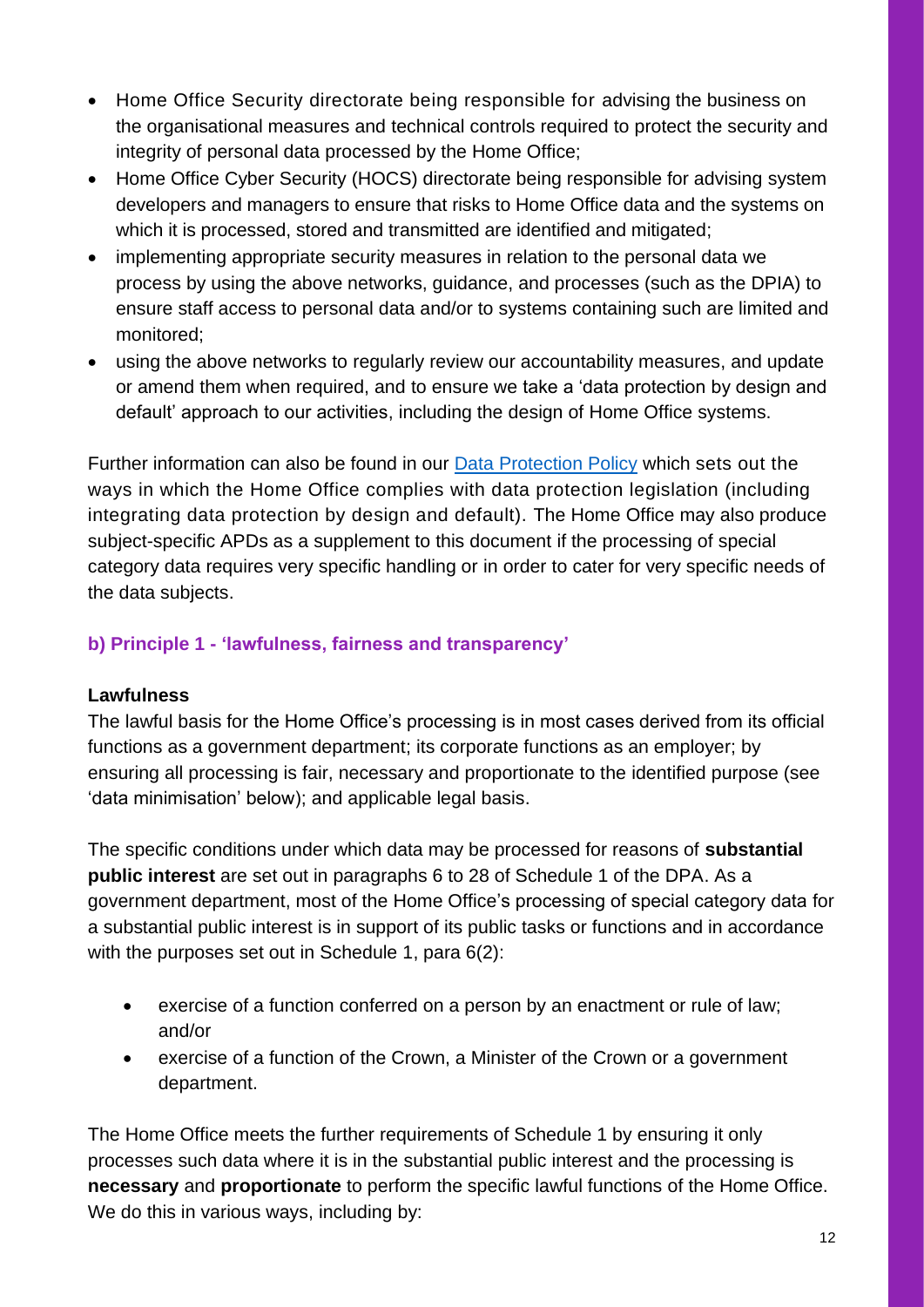- providing all staff with training on how to comply with the privacy and data protection legislation - all members of staff and contractors working for the Home Office are required to complete the mandatory **[Responsible](https://civilservicelearning.civilservice.gov.uk/responsible-information) for [information](https://civilservicelearning.civilservice.gov.uk/responsible-information) e-learning**, which includes up-to-date information on how to comply with privacy and data protection legislation;
- providing and monitoring additional training for staff involved in processing operations, including training on assessing necessity and proportionality:
- further privacy and data protection e-learning courses are available via the Home Office's online learning portal (Metis Learn) for all staff to improve their data protection awareness and understanding;
- tailored training and advice is also provided by the ODPO across the Home Office, and via the networks described in the above section on Accountability;
- providing more detailed subject-specific guidance on how to conduct case-by-case assessments of such processing where relevant - for example, the assessment of Mutual Legal Assistance (MLA) requests by the UK Central Authority (UKCA);
- using the DPIA process to ensure our collection and subsequent processing of data is appropriate;
- ensuring our DPPs are trained to provide advice on individual cases and processing activities including designing privacy into these processes as required;
- ensuring our IAOs are trained to fulfil their responsibilities; and
- taking the further steps set out in the 'data minimisation' section below.

The Home Office may, on occasion, rely on other conditions in Schedule 1, such as:

- para 8, 'Equality of opportunity or treatment' to ensure compliance with our obligations under legislation such as the Equality Act 2010 and Sex Discrimination Act 1970; or,
- para 10, 'preventing or detecting unlawful acts', if providing information to the police or other law enforcement bodies;
- para 18, 'Safeguarding of children and of individuals at risk', for example, if any of our safeguarding teams identify an at risk individual for referral to social services, a GP, or other relevant professional;
- para 24, 'Providing information to elected representatives' such as Members of Parliament in response to a data subjects requests for assistance.

This list is not exhaustive. Further details of the Home Office's processing activities and the conditions it relies upon are set out in its record of processing maintained in accordance with Article 30 GDPR, and in its Information Asset Register.

### **Fairness and Transparency**

Detailed information about how the Home Office uses personal data, including special category data, is published in the Home Office's Personal Information Charter on GOV.UK and in the [Borders, immigration and citizenship privacy information notice](file:///C:/Users/BarretT/AppData/Local/Microsoft/Windows/INetCache/Content.Outlook/QOLB0O3B/•%09https:/www.gov.uk/government/publications/personal-information-use-in-borders-immigration-and-citizenship/borders-immigration-and-citizenship-privacy-information-notice)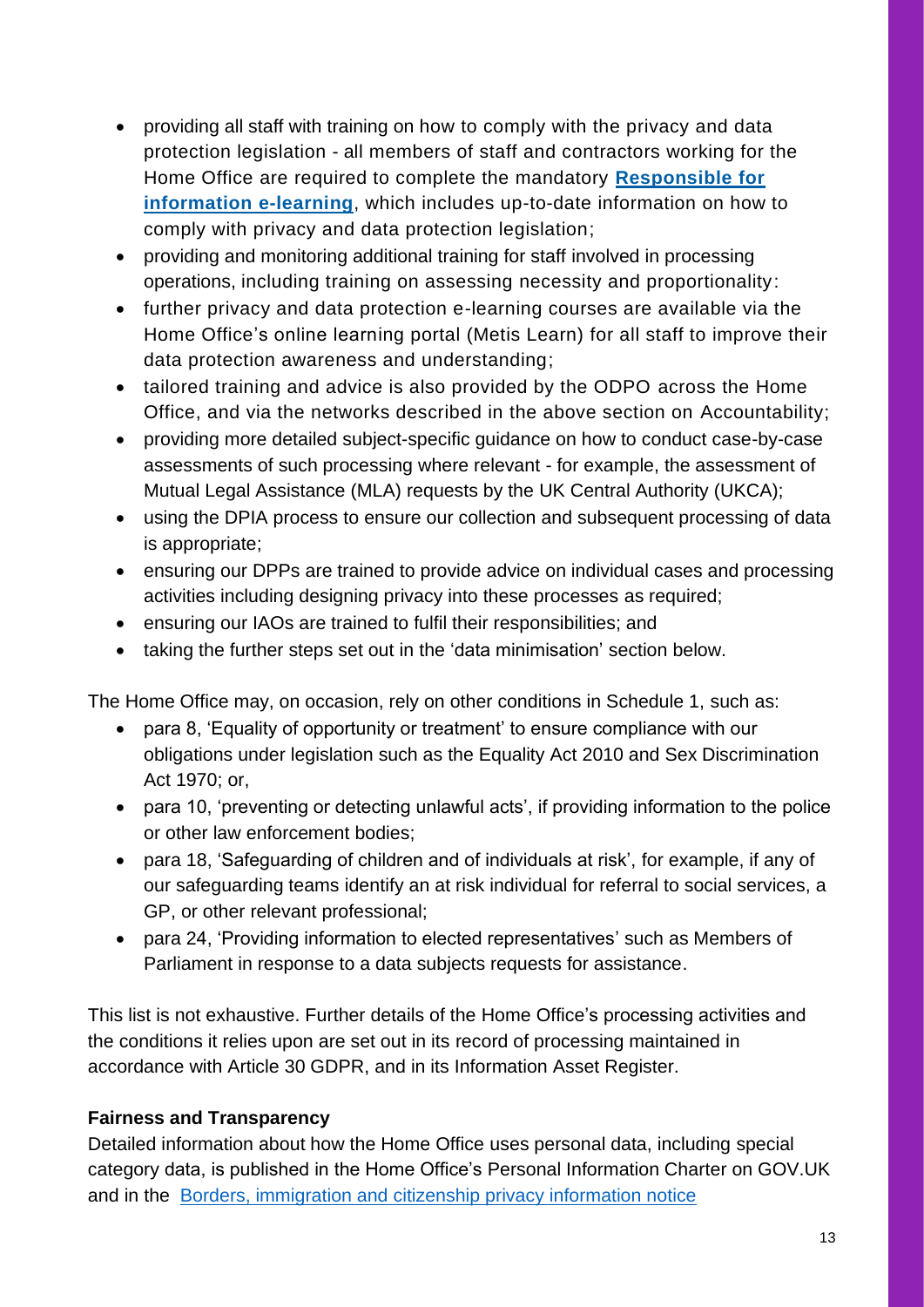Further information about what the Home Office does as a Government Department is also published on the [Home Office](https://www.gov.uk/government/organisations/home-office/about) website.

The Home Office's application forms signpost the Personal Information Charter, provide high-level information about how the Home Office uses personal data, and refer to any processing that is particularly relevant. For example, visa application forms explain information may be shared with sponsors linked to the application.

As a government department the Home Office is also bound by the public sector equality [duty](https://www.gov.uk/government/publications/public-sector-equality-duty) and HM Government's [Data Ethics Framework.](https://www.gov.uk/government/publications/data-ethics-framework/data-ethics-framework-2020) Both are followed to ensure appropriate and responsible data use. The Home Office conducts Equality Impact Assessments (EIAs) where appropriate to assess the fairness and likely impact of policy decisions on particular groups and to ensure it develops policies and delivers services which are fair and just and uses the Ethics Framework to ensure ethical considerations are addressed within Home Office projects.

### **a) Principle 2 - 'purpose limitation'**

The Home Office only processes personal data when permitted to do so by law. Personal data is collected for specific, explicit and legitimate purposes -- such as for issuing passports and visas, securing the UK border and controlling immigration – and will not be further processed for reasons that are incompatible with the purposes for which the data was originally collected for the Home Office, unless that processing is permitted by law. Where the Home Office obtains data on a basis that imposes specific purpose (or other) limitations, then such data will not be processed in any way that is incompatible with those further specific limitations.

Privacy information notices are used to inform individuals of the legitimate purposes for which data will be processed, and the Home Office uses the networks and processes outlined above to ensure it meets these requirements.

#### **b) Principle 3 - 'data minimisation'**

The Home Office will in each case collect only the personal data that is needed for the particular purpose/purposes of its processing, ensuring it is necessary, proportionate, adequate and relevant. Each Home Office service will have a bespoke application form or digital service to ensure it collects only the information necessary to determine entitlement, deliver services, or meet one of its stated purposes for processing.

Each form or process will not prompt data subjects to answer questions and provide information that is not required, nor (as far as possible) will they require data subjects to provide the same information, such as date of birth or address, repeatedly to the department: application forms will instruct data subjects to skip questions that either do not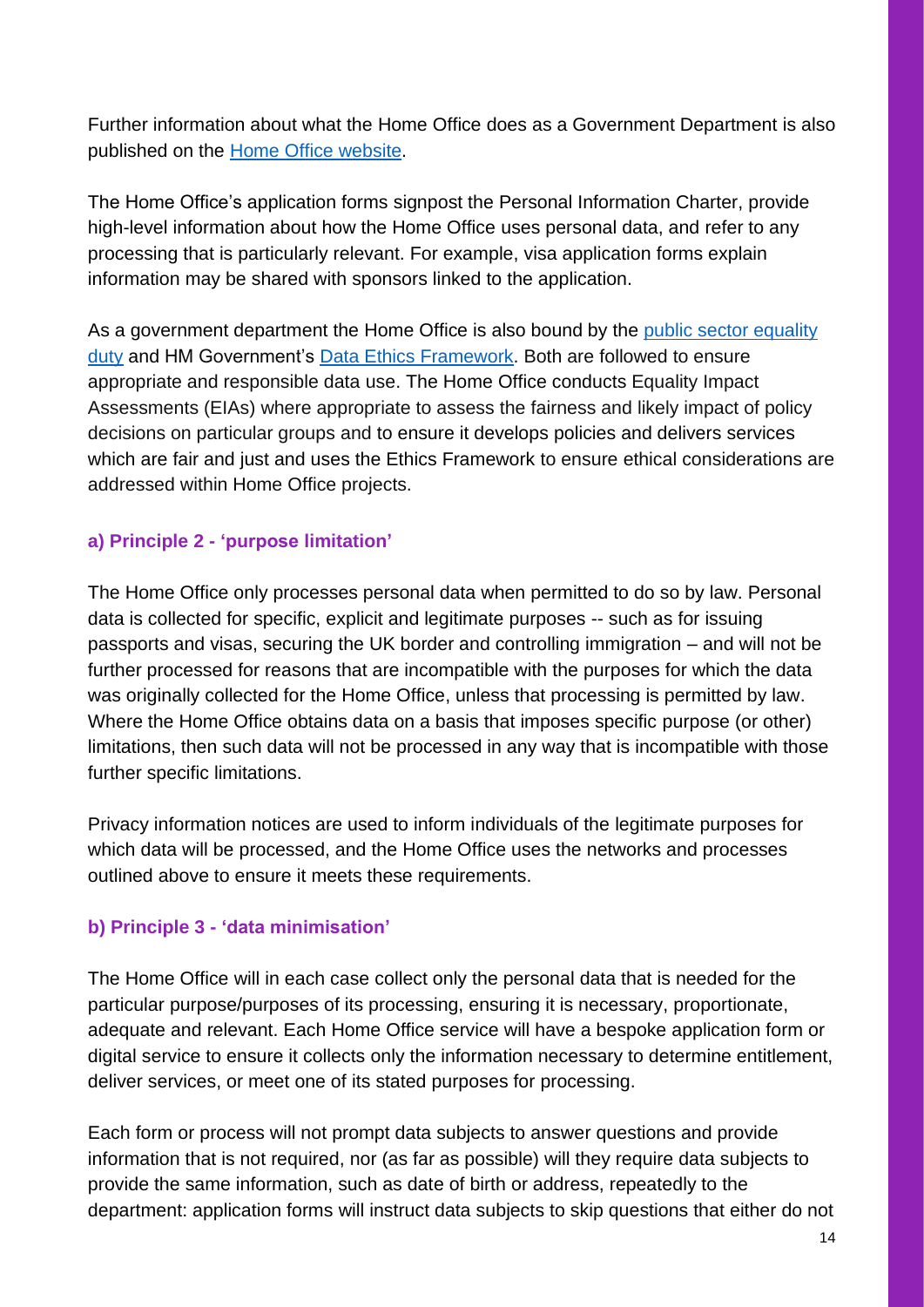apply, or which they have already answered, and digital processes will be designed in the same way.

Additionally, Home Office internal guidance, training and policies require staff to use only the minimum amount of data required to enable specific tasks to be completed. Where processing is for research and analysis purposes, wherever possible this is done using anonymised or de-identified/pseudonymised data sets.

### **c) Principle 4 - 'accuracy'**

Providing complete and accurate information is required when applying for a passport or visa or accessing other Home Office services. Data subjects are required to notify the Home Office of relevant changes in their circumstances, such as changes of address or marital status.

Details of how to do this will be provided at the point of data collection and/or via the Home Office website, and its privacy information notices. Home Office IT systems are designed to allow for changes to personal data to be made, or for data to be erased where appropriate to do so.

If a change is reported by a data subject to one service or part of the Home Office, whenever possible this is also used to update other services, both to improve accuracy and avoid the data subject having to report the same information multiple times. Where permitted by law, and when it is reasonable and proportionate to do so, Home Office processes may include cross-checking information provided by a data subject with other organisations – for example local authorities or sponsors, to ensure accuracy.

If the Home Office decides not to either erase or rectify the data, for example because the lawful basis we rely on to process the data means these rights do not apply, we will document our decision and, unless an immigration exemption applies, inform the data subject of this outcome.

### **d) Principle 5 – 'storage limitation'**

The Home Office has a corporate retention schedule in place which is published online in its [retention and disposal standards page](https://www.gov.uk/government/publications/home-office-retention-and-disposal-standards/what-to-keep-home-office-guide-to-managing-information) and separate retention policies for its [operational](https://horizon.homeoffice.gov.uk/file/547407/download/what-to-keep-operational-records.docx)  [records/casefiles](https://horizon.homeoffice.gov.uk/file/547407/download/what-to-keep-operational-records.docx) based on relevant legislation and the period for which information is needed for a justified business process. Also, some types of information have specific policies – for example, where information relates to court proceedings or contractual arrangements. All of these policies are set in line with Home Office guidance on ['How to](https://horizon.homeoffice.gov.uk/file/466961/download/how-to-determine-retention-and-disposal-schedules.docx)  [Determine Retention and Disposal Schedules'](https://horizon.homeoffice.gov.uk/file/466961/download/how-to-determine-retention-and-disposal-schedules.docx) produced by the Knowledge and Information Unit. They can be accessed via the above links, and relevant policies are also published in the Home Office's Privacy Information Notices, some of which can be accessed via our [Personal Information Charter.](https://www.gov.uk/government/organisations/home-office/about/personal-information-charter)